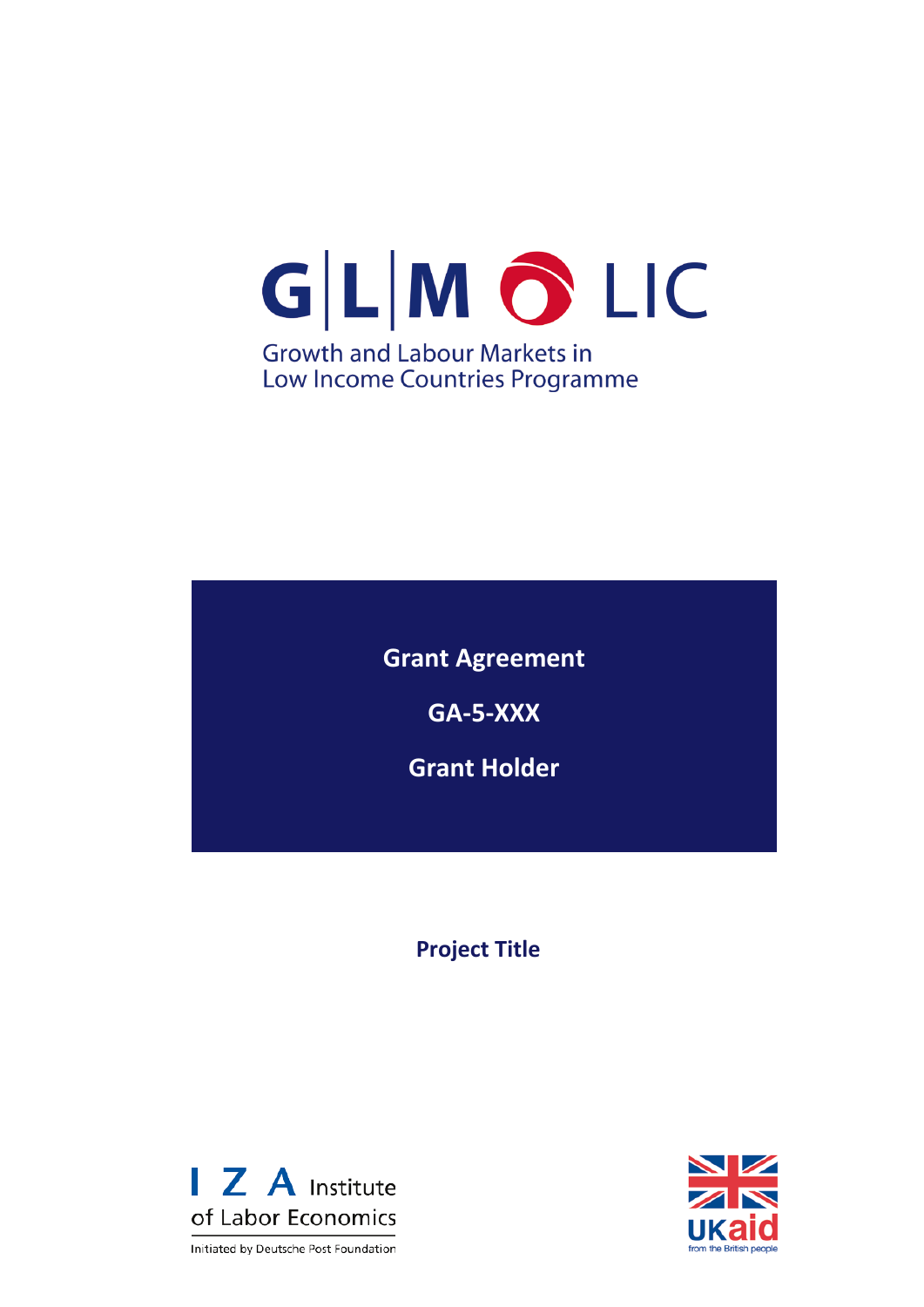# **IZA/DFID G²LM|LIC Program**

## **Grant Agreement GA-5-XXX**

# **Project Title**

The **FORSCHUNGSINSTITUT ZUR ZUKUNFT DER ARBEIT GmbH,** established in Schaumburg-Lippe-Straße 5-9, 53113 Bonn, Germany and represented by Martin T. Clemens, Chief Financial Officer or his authorized representative (hereinafter "IZA")

of the one part

and **NAME OF THE FUNDED INSTITUTION,** address of the funded institution, authorized representative of the funded institution (hereinafter the **"Institution")**

of the other part

together the "**Parties"**

**have agreed** to the following terms and conditions including those in the following annexes, which form an integral part of this grant agreement (the "**Grant Agreement**").

**Annex I** Description of Work **Annex II** Budget **Annex III** Schedule **Annex IV** Payment Request Form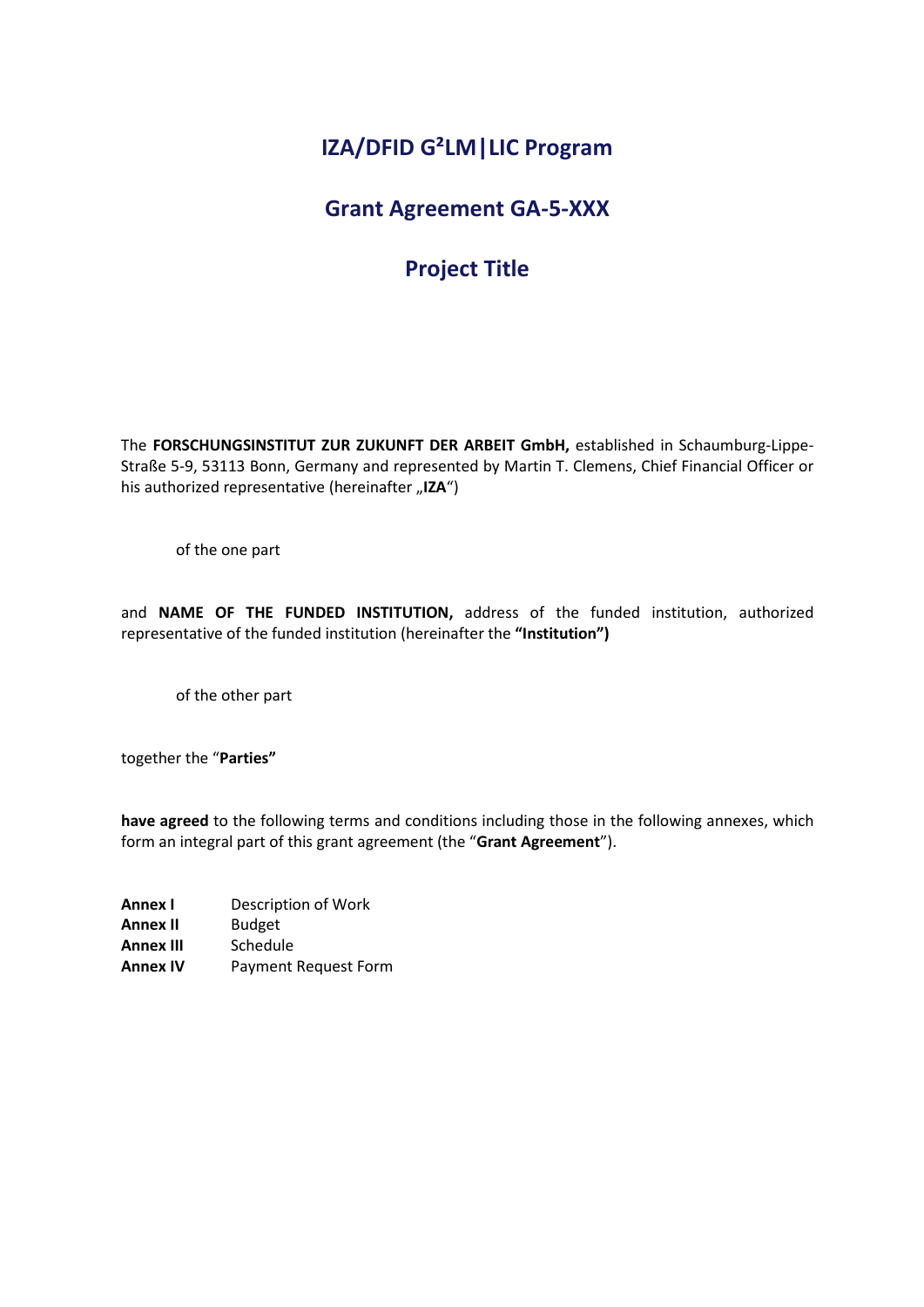#### **Article I. SCOPE**

IZA in cooperation with the UK Department for International Development ("**DFID**") has set up the IZA/DFID Gender, Growth and Labour Markets in Low Income Countries Programme ("**G²LM|LIC**") funded by DFID The Institution has applied for funding under G²LM|LIC with the project *Project Title* (the **"Project"**), which was selected by the independent selection bodies of G²LM|LIC to receive funding.

The Institution shall receive funding for the Project from IZA subject to the terms and conditions set out in this grant agreement (**"Grant Agreement"**).

#### **Article II. PROJECT EXECUTION**

The Institution shall conduct the Project as provided in the Description of Work included in this Grant Agreement as Annex I. Where this Grant Agreement and the Description of Work differ, the Grant Agreement shall prevail.

#### **Article III. FUNDING**

- 1. The maximum amount of funding provided by IZA for the Project will not exceed XXXXX,XX EUR (the "**Funding**").
- 2. The provision of funds by IZA shall be based on the terms and conditions set out in this Grant Agreement.
- 3. Funding will be provided in Euros. Any payments between the Parties shall be made in Euros. Any payment requests or invoices shall be made out in Euros.

#### **Article IV. PROJECT PERIOD, TERM OF THE GRANT AGREEMENT**

The Projects shall commence on XXXXX and run until XXXX ("**Project Period**").

The Term of the Grant Agreement shall commence with the Project Period and continue until it is either unilaterally terminated in accordance with the provisions set out in this Grant agreement or until the Parties agree to terminate the Grant Agreement or consider it entirely fulfilled (the "**Term**"). For the avoidance of doubt this Grant Agreement and all rules set out there in shall continue to be in force until the Institution has delivered all required deliverables in an acceptable form to IZA.

#### **Article V. EXPERTS**

1. The Project shall be conducted on behalf of the Institution by the experts identified in Annex I of this Grant Agreement. Should the Institution wish to replace any of these experts, it will inform IZA of the proposed change of experts. IZA will then either approve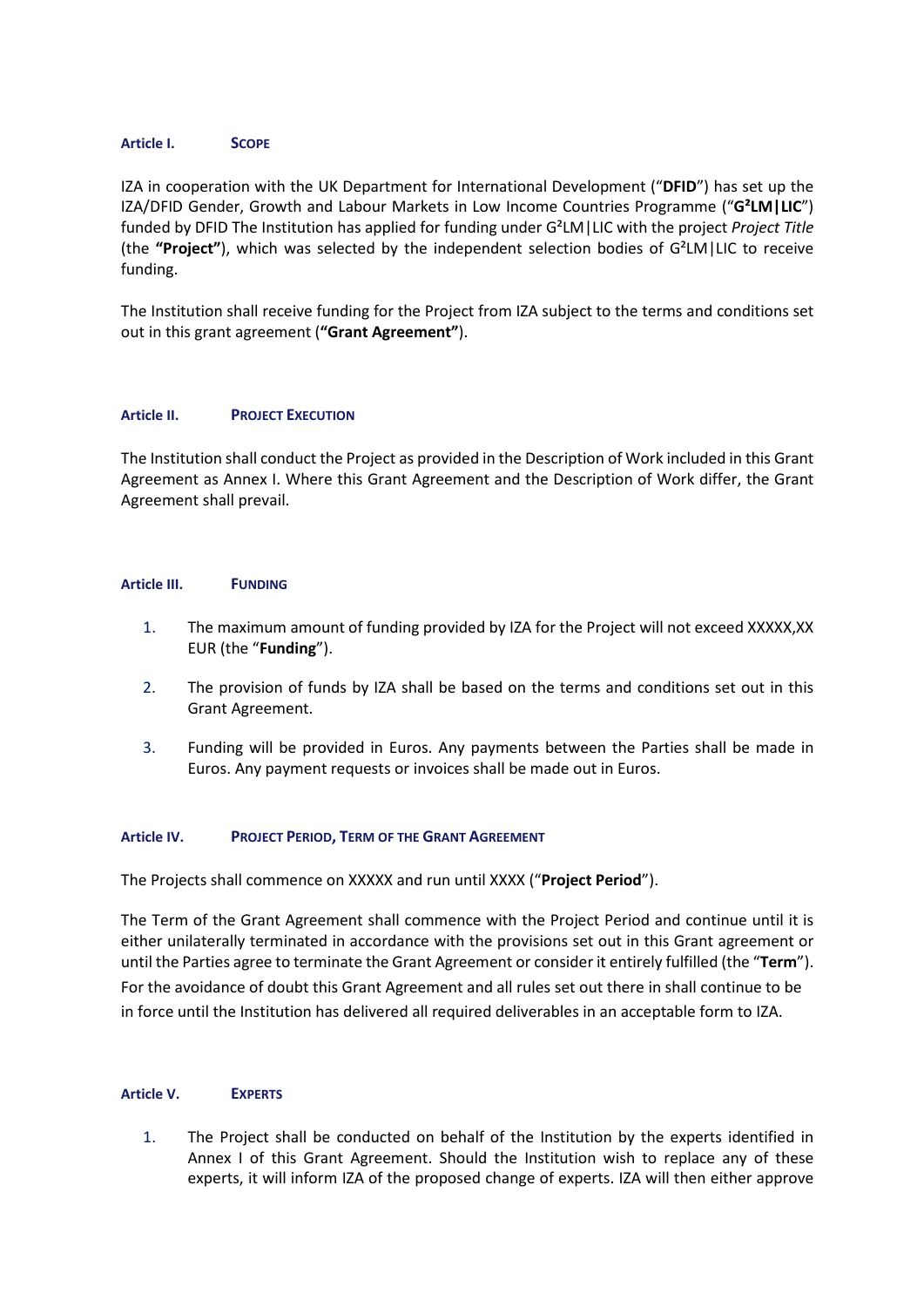or reject the change of expert.

- 2. The Institution shall only be entitled to propose a change of expert, if one of the experts mentioned in Annex I is no longer available due to sickness or death, has moved to another institution or for similar reasons. The Institution shall not be entitled to propose a change of expert, if the services of the expert in question are required for another project.
- 3. IZA will not decline a change of experts without reasonable cause. For the avoidance of doubt, the possibility of decreased quality of the work provided, loss of visibility and the change of experts considered to be especially important to the success of the Project shall be considered reasonable cause.

#### **Article VI. PARTNERS**

- 1. In case the Institution has applied for funding as the leader of a consortium or otherwise in cooperation with other partner institutions, it shall be responsible for the timely delivery of any parts of the project that are identified as the responsibilities of the partner institutions in Annex I in the same manner as it is responsible for its own parts.
- 2. The Institution shall notify IZA promptly if any partner institution wishes to withdraw from the Project or in case any partner institution is no longer able to participate in the Project. In this case, the Institution and IZA shall cooperate to find a solution to any problems that may be caused by the withdrawal of any partner. Such solutions could include but are not limited to the selection of a new partner or the re-division of responsibilities among the remaining partners. In case of a proposed selection of a new partner institution, IZA will have the right to accept or reject the inclusion of the new partner institution into the Project.
- 3. The withdrawal of cooperation partners from the project shall have no effect on the responsibility of the Institution to provide the agreed upon work.
- 4. Should the withdrawing partner institution be considered to be a vital component of the Project by IZA and the parties cannot find a satisfying solution to such a withdrawal IZA shall be entitled to terminate this Grant Agreement if it so wishes.

#### **Article VII. REPORTING AND DELIVERIES**

- 1. The Institution shall be responsible to provide regular reports, financial statements and other deliverables (the **"Deliverables"**). The timing of these Deliverables is set out in Annex III of this Grant Agreement. It is agreed that the prompt provision of the Deliverables is a condition for continued payment of the Funding. The content of Deliverables shall be agreed with IZA and in line with the footnotes of Annex III. The costs of all reports shall be borne by the Institution.
- 2. The content of Deliverables shall be agreed with IZA and in line with the footnotes of Annex III. It is the responsibility of the Institution to seek instructions from IZA in a timely manner well before the respective due date set out in Annex III, if the requirements for any deliverables are unclear.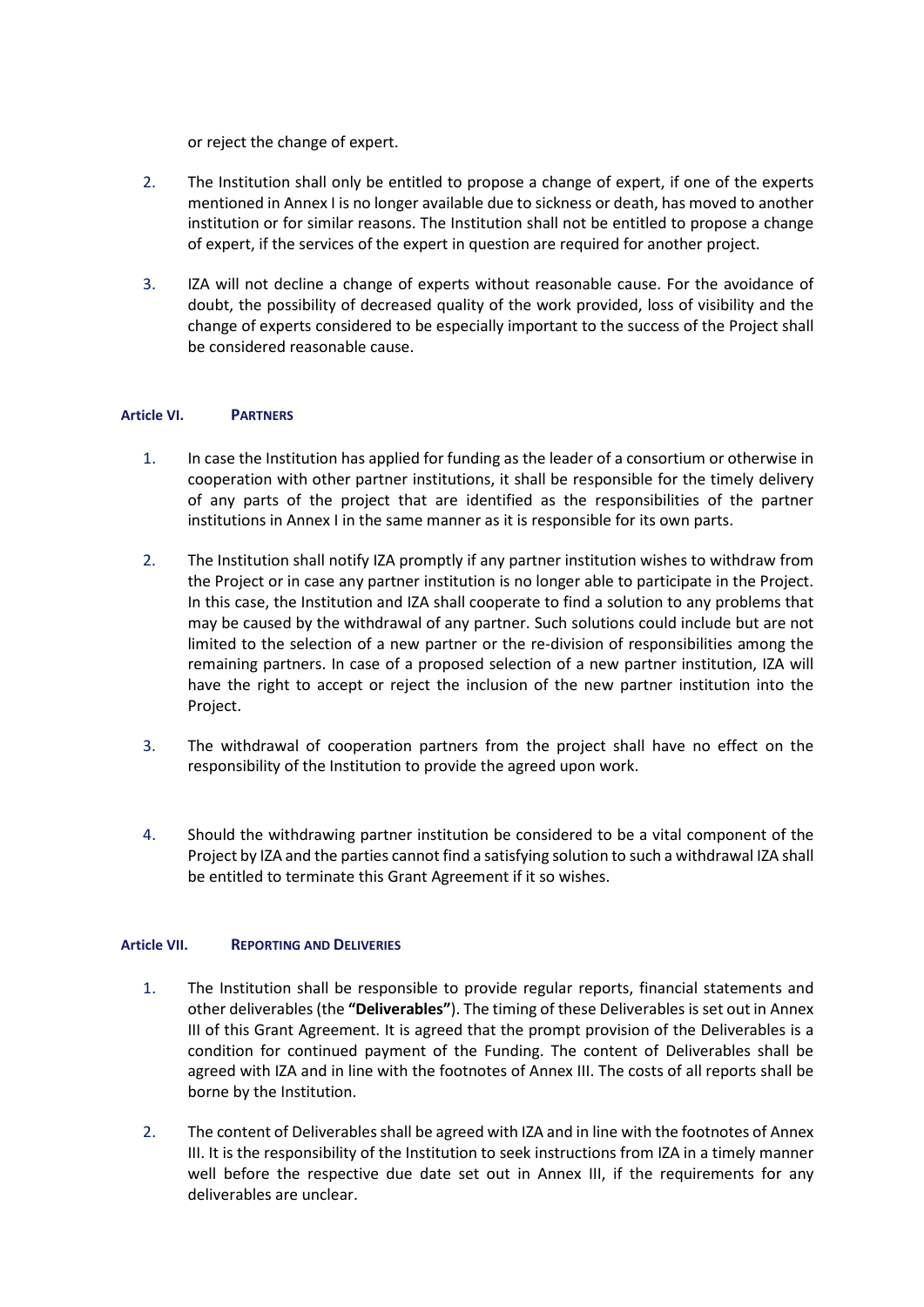- 3. In case the Institution becomes aware that the Deliverables cannot be delivered by the respective due date set out in Annex III, it will promptly notify IZA, giving reasons for this delay.
- 4. Deliverables shall be deemed to have been delivered on time, if the first delivery to IZA was made before the respective deadline. For the purpose of continued payment, Deliverables shall only be deemed to have been delivered successfully if they have been accepted by IZA as sufficient. IZA will inspect Deliverables within three calendar weeks after receipt.
- 5. IZA shall be entitled to request modification of Deliverables, setting reasonable deadlines for delivery of any such modification. In this case and for the purpose of continued payment, Deliverables shall only be deemed to have been delivered successfully if the modifications have been accepted by IZA.
- 6. Deliverables shall be written in English unless agreed otherwise in writing.
- 7. IZA may, if it so chooses request additional reports and statements from the Institution at any time during the Project, if it has reasonable doubts concerning the correct provision of the Project or the correct use of funds received. The costs of such additional reports or statements shall be borne by the Institution.
- 8. Any data generated with full or partial funding though G<sup>2</sup>LM | LIC shall be made publically available after the completion of the project. For this purpose the data needs to be provided to IZA for publication via IZA's Research Data Center (IDSC). The institution may request an embargo period prior to publication by IZA following the completion of the Project. During this period, the extent of which will be agreed with IZA, IZA will postpone publication of the data.

For the avoidance of doubt and in addition to publication by IZA the institution will also be allowed to publish any data elsewhere.

#### **Article VIII. PAYMENT BY IZA**

- 1. Payments by IZA will be made in accordance with the Schedule set out in Annex III and the terms and conditions set out in this Grant Agreement.
- 2. Payments will be made on the basis of payment requests by the Institution using the template provided in Annex IV of this Grant Agreement. Payment requests must be signed by the legal representative of the Institution by hand and delivered to IZA.
- 3. Should the Institution wish to delay payment requests due to a delay in actual spending, it shall notify IZA of the delay no later than on the date set out for the payment request in Annex III.
- 4. Payments will be made by IZA within 30 days of receipt of the respective payment request,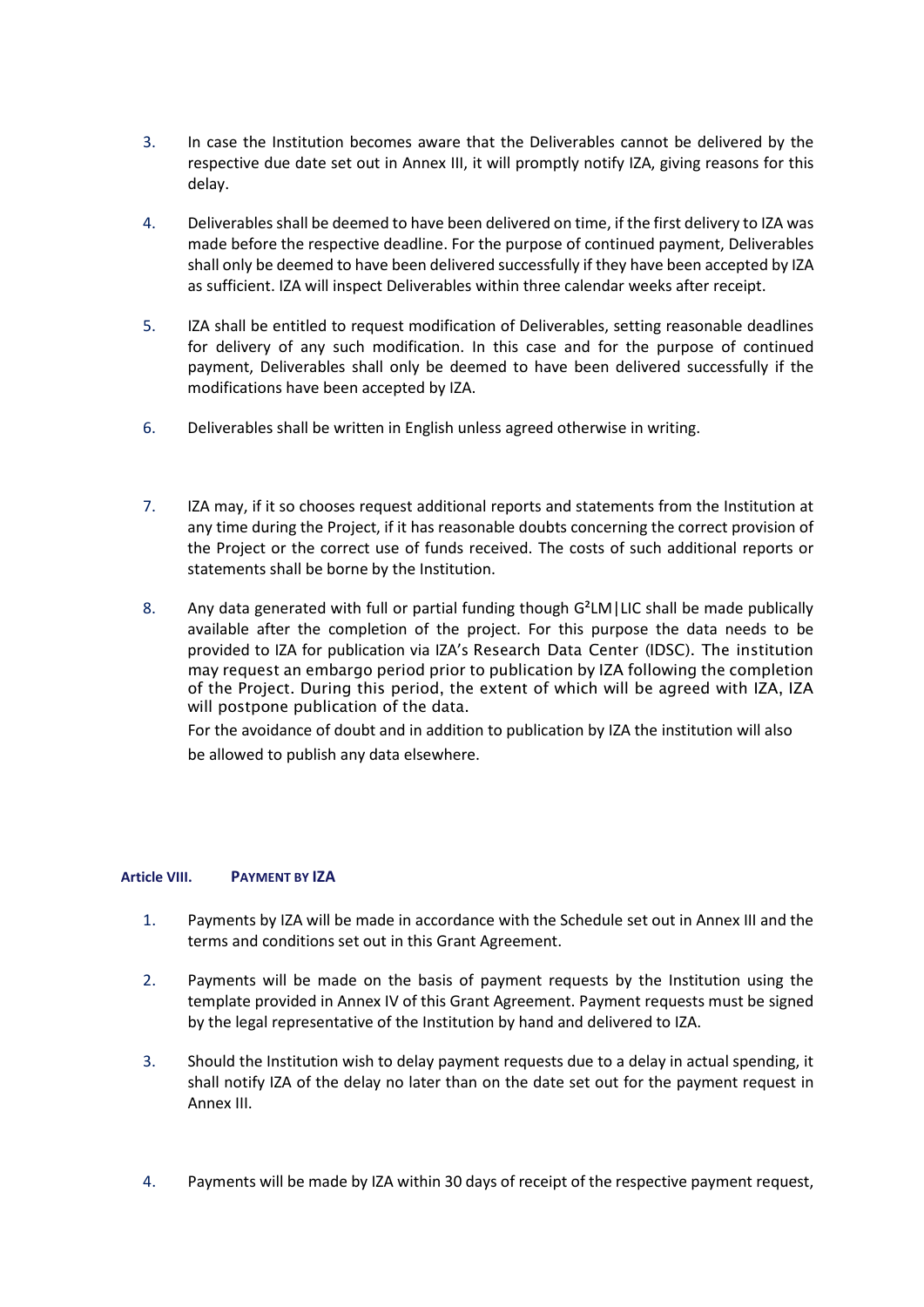but only if the payment request is deemed to be in line with the budget in Annex II and if all respective Deliveries have been received and accepted. In case of modification requests made by IZA in accordance with Article VII, the 30 day period for payment by IZA shall not begin before the requested modification has been accepted by IZA. IZA shall not be required to make any payments before it has received the respective portion of the program funds from DFID.

- 5. If the Institution fails to deliver all Deliverables in an acceptable form by the respective due date set out in Annex III and is notified by IZA of any missing or incomplete Deliverables, the Institution shall be given a maximum of sixty calendar days to provide the outstanding Deliverables. After this period the Institution shall no longer be entitled to receive the tranche payment connected to the due date in question. In this case IZA may decide to reduce the total Funding by an amount not exceeding the amount listed as maximum payment for the respective due date in Annex III.
- 6. If any Deliverable is delayed more than four weeks beyond the delivery date set out in Annex III, IZA may reduce the respective tranche payment connected to the delivery date for the delayed Deliverable by up to 10% per week of delay. Any such deduction from payments to the Institution shall be lost to the Institution and the maximum amount of funding will be reduced accordingly. IZA will notify the institution of the payment reduction.

It shall be entirely at IZA's discretion whether it invokes the payment reduction rules of Article VIII in each individual case.

- 7. The maximum amounts specified in Annex III represent the maximum total payment by IZA. The Institution shall be responsible for the payment of any taxes, duties, social security payments or other comparable costs.
- 8. An amount no less than 10% of the actual project value shall be withheld by IZA until the Institution has successfully submitted an accepted Impact Report and an audit report covering the entire project period and shown proof of public data release. Unless otherwise specified in Annex III this shall be due one year after completion of the projects research.

#### **Article IX. COSTS**

.

- 1. The Institution will only request payment of amounts not exceeding those set out in Annex III as the maximum amounts.
- 2. IZA shall only provide funding for actual costs.
- 3. The Institution shall provide certified statements by its independent auditors stating the amount of actual costs incurred under this project and the amount of funds requested from IZA during the Project and thereafter as specified in Annex III. The Institution shall bear the costs of producing such certified statements or audits. Any excess amounts received shall be reimbursed to IZA.

The Institution may request permission by IZA to use an internal auditing service. Such a request can only be made at the beginning of the Project. The use of internal auditing service is only permissible if the auditing service is entirely independent from the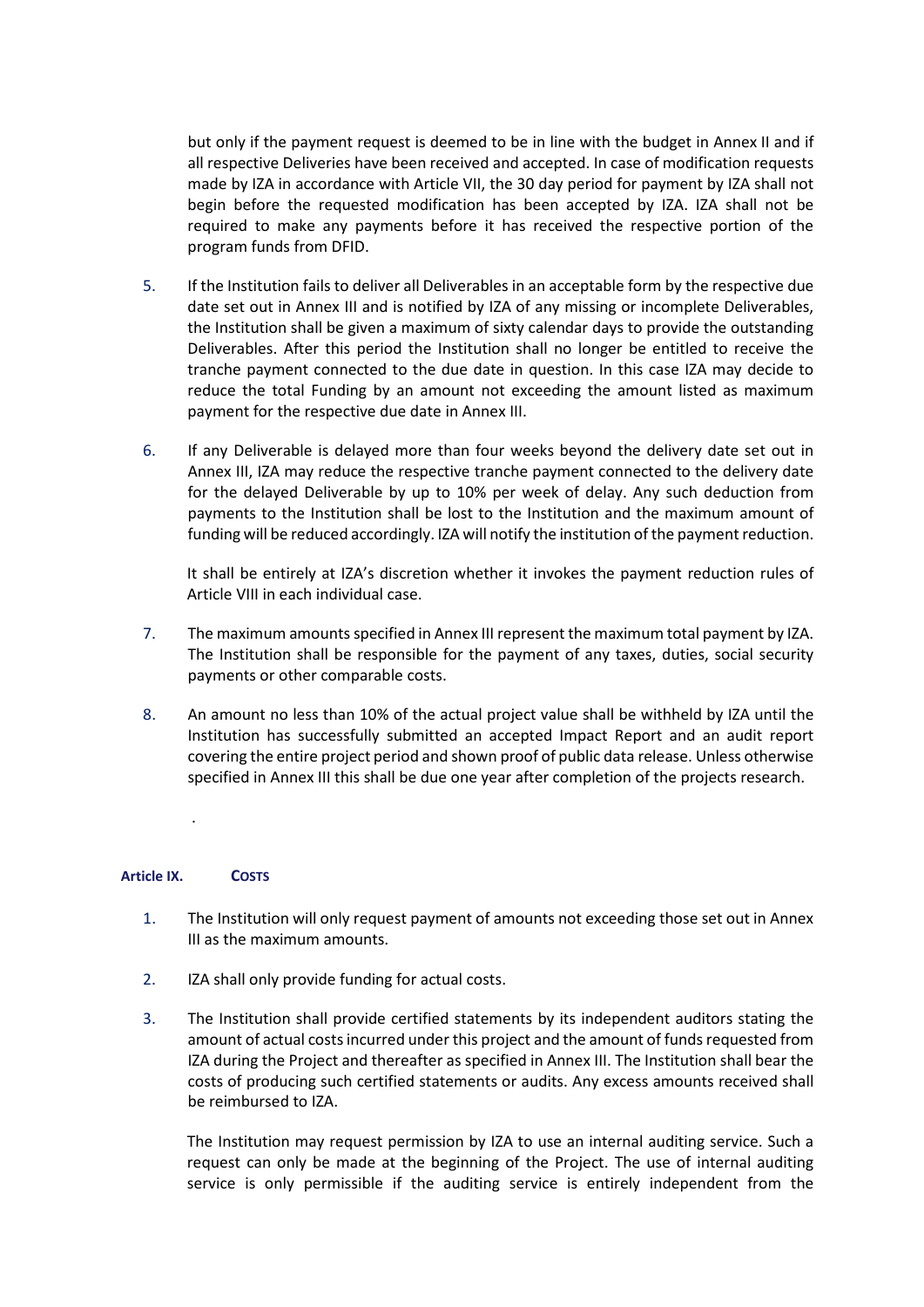department requesting funds and the project team. The final decision whether internal auditing services are permissible rests solely with IZA. In addition IZA may still require an external audit if it has doubts concerning the report provided by internal auditing services.

- 4. Reimbursement of any excess funds received according to Article IX shall be carried out by deduction from the following payment requests. Any sums set out in Annex III but not received due to lower actual costs may be requested at a later point during the Term if the Institution shows that these costs were incurred at a later time than originally planned.
- 5. The Institution shall keep, in its own files, any invoices and other proof of actual costs until at least two years after the end of the Term. IZA may, at any time during or up to two years after the Term has ended, request delivery of invoices and other proof of actual costs. IZA may demand the reimbursement of any funds transferred to the institution in part or in full, should the Institution fail to provide such files, invoices or other proof during the two year storage period. This includes costs incurred by any of the partner institutions.
- 6. The Institution will be required to reimburse any funds found to have been received in excess due to lower costs after the completion of the Project to IZA by way of a bank transfer. This shall apply as well, if reimbursement is not completed with the final payment request as stated in Article IX.4.
- 7. In case the actual expenditures of the Institution are repeatedly found to be much lower than the amounts stated in the budget, the parties will agree on a new budget.
- 8. If the successful execution or the Project so requires and the movement of funds does not negatively affect any parts of the Project, the Institution may use funds provided for one cost category (as included in Annex II) for another category. Any such movement of funds between two or more categories that represent more than 10% of any of the relevant categories value shall be agreed with IZA in advance. The maximum amount of 20% of the total value for category B cannot be exceeded.

#### **Article X. RIGHTS OF USE**

IZA and DFID shall be granted by the Institution a non-exclusive, world-wide, perpetual, transferable, sub-licensable, irrevocable and royalty-free license to use any of the Deliverables set out in Annex III including any data and data sets. IZA and DFID shall not be required to pay any fees for licenses granted under this Grant Agreement. For the avoidance of doubt, Deliverables, including financial reports or audits, may not be marked "confidential", "draft" or bear any other indication of limited usability. Any Deliverables bearing such markings will automatically be rejected.

#### **Article XI. PUBLICATIONS AND PROPERTY RIGHTS**

- 1. The Institution will not infringe the intellectual property or any other right of IZA or any third party in the execution of this Grant Agreement and shall indemnify IZA against any claim brought by a third party against IZA for any such infringement.
- 2. The Institution shall inform IZA of any publication it intends to make that is based on, uses or contains in part or full any of the scientific outputs from the Project funded by G²LM|LIC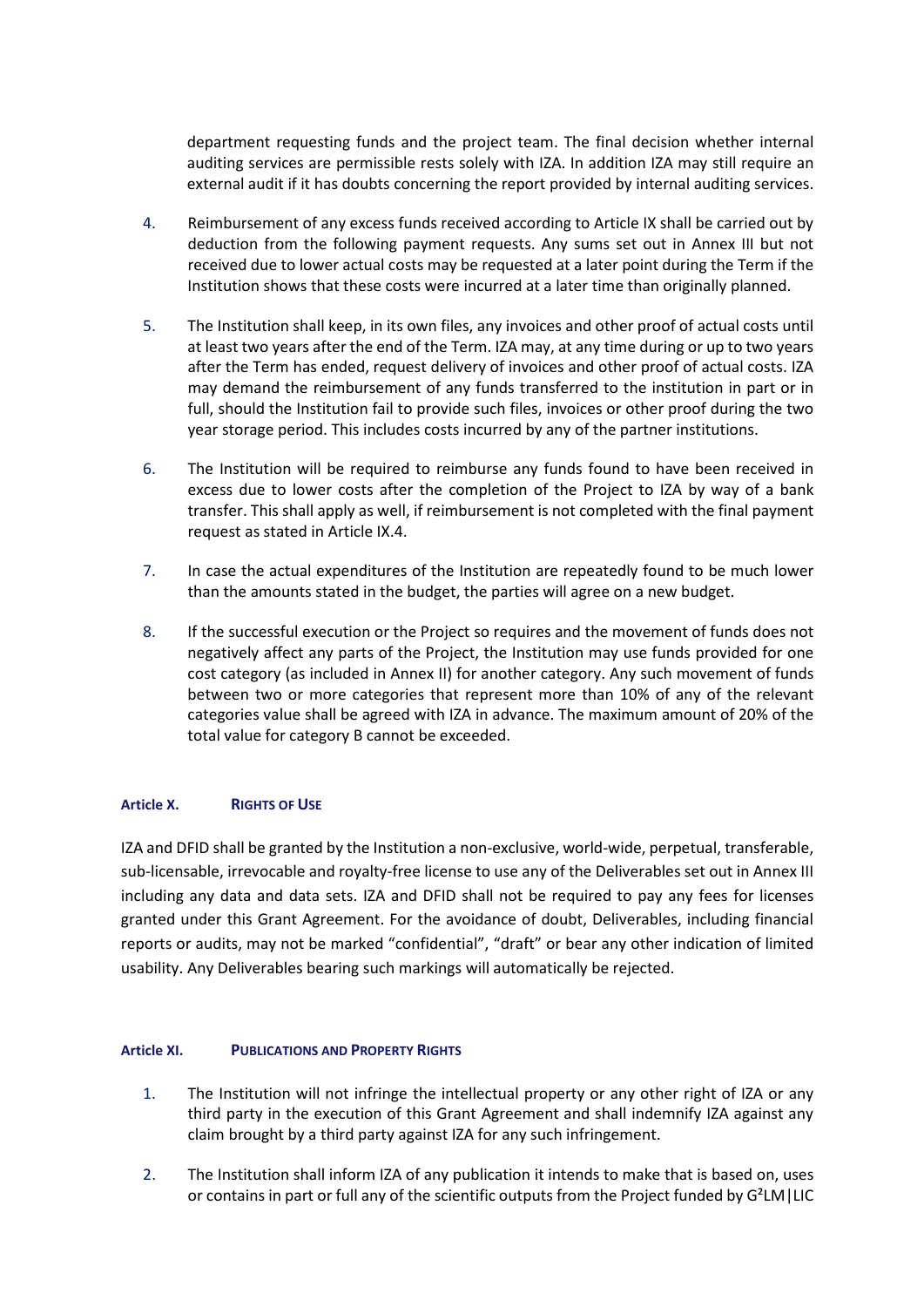as early as possible.

- 3. IZA shall be provided with at least three (3) copies of any publication by the Institution containing in part or full any of the results of the Project funded in part of full by IZA free of charge. Where a publication is made in electronic form only, IZA will be provided at least one copy.
- 4. Any publication arising from the Project shall contain an express acknowledgement of the Institution's copyright and the following statement: "This document is an output from a project funded by the UK Department for International Development (DFID) and the Institute for the Study of Labor (IZA) for the benefit of developing countries. The views expressed are not necessarily those of DFID or IZA". IZA shall be entitled to prescribe a different wording of the above acknowledgement for future publications should the need arise.
- 5. The use of the G<sup>2</sup>LM | LIC, IZA, UK Aid or DFID logo must be agreed with IZA and DFID on a case by case basis. The Institution shall be required to use these logos for any publication arising from the Project in case IZA should request such use.

#### **Article XII. OPEN ACCESS**

DFID is committed to strengthening demand for knowledge and improving access to research information. DFID has therefore launched an Open Access policy, accessible on the following website: [https://www.gov.uk/government/publications/dfid-research-open-and-enhanced](https://www.gov.uk/government/publications/dfid-research-open-and-enhanced-access-policy)[access-policy.](https://www.gov.uk/government/publications/dfid-research-open-and-enhanced-access-policy) Grant holders are encouraged to adopt the policy and to maximize the use of open access publication wherever possible. DFID also encourages grant holders under the G²LM|LIC project to archive quantitative and qualitative data sets, resulting from the research it funds, with appropriate data archiving repositories at the earliest opportunity. DFID and IZA will jointly monitor the extent of open access publication as part of ongoing project monitoring.

#### **Article XIII. TERMINATION**

- 1. In case of termination, the terminating party shall provide the other party with a termination notice in writing.
- 2. IZA may terminate this Grant Agreement if:
	- The Institution fails to deliver Deliverables set out in Annex III and does not notify IZA of the reasons for such failure promptly in order to find a solution to the delay.
	- **The Institution repeatedly or continually fails to deliver any Deliverables within the** agreed deadline or in the agreed format.
	- The execution of the Project is delayed severely for reasons that are caused by the Institution.
	- **There are severe and un-remedied (quality) faults in the provision of the Project as** set out in Annex I.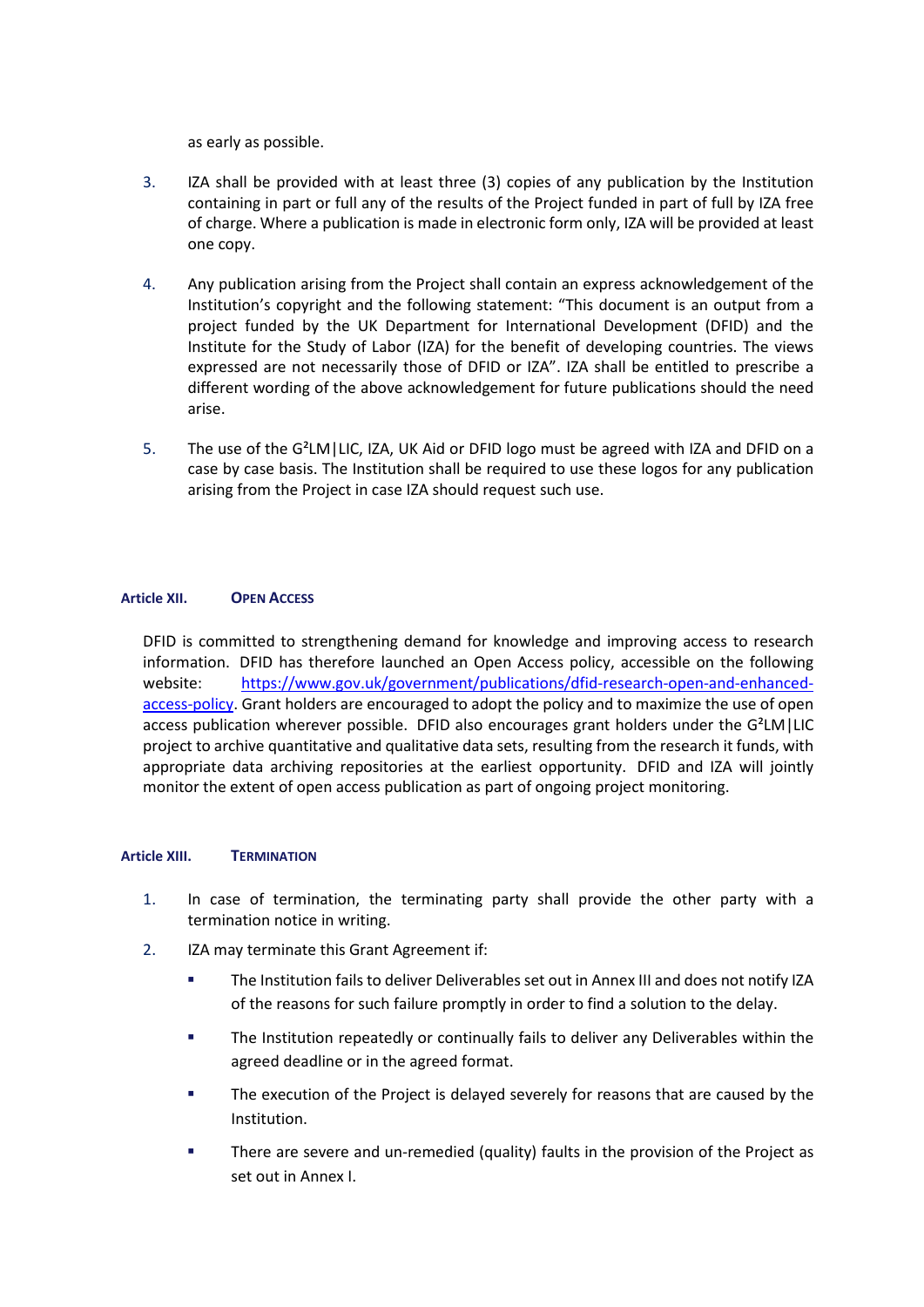- The Institution declares that it will not or cannot continue to conduct the project as set out in this Grant Agreement.
- Any expert deemed by IZA to be irreplaceable for the success of the Project and included in Annex I can no longer participate in the execution of the Project.
- Any partner institution deemed by IZA to be irreplaceable for the success of the Project and included in Annex I can no longer participate in the execution of the Project.
- The Institution becomes insolvent or is otherwise deemed to be incapable of continued execution of the Project.
- Any declaration, representation, statement or document provided by the Institution during the application and contracting stage or throughout the execution of the project is found to be false or incorrect.
- DFID decides to withdraw its funding for G²LM|LIC.
- The Institution is found to be in violation of Article XVI of this contract
- 3. The Institution may terminate this Grant Agreement if:
	- **IZA fails to provide payment without cause for a period of more than six months after** the due date of such a payment, unless such delay is caused by the Institution.
	- **IZA declares that it will not or cannot continue to provide funding for the Project.**

#### **Article XIV. RESULTS OF TERMINATION**

Following the termination of this Grant Agreement:

- All licenses granted under this Grant Agreement shall continue to exist and be held by IZA and DFID.
- IZA shall no longer be required to provide any funds to the Institution except such funds which were irrevocably committed in good faith prior to being notified of termination or that may be decided as being required to finalize activities in a sensible manner.
- The Institution will provide IZA with any Deliverables already in production at the time of the termination in their current version.
- **The Institution shall return any excess funds it may have received to IZA.**

#### **Article XV. COMMUNICATIONS**

1. All communications concerning the Project should be directed to:

For IZA, in case of administrative issues: XXXXXXXX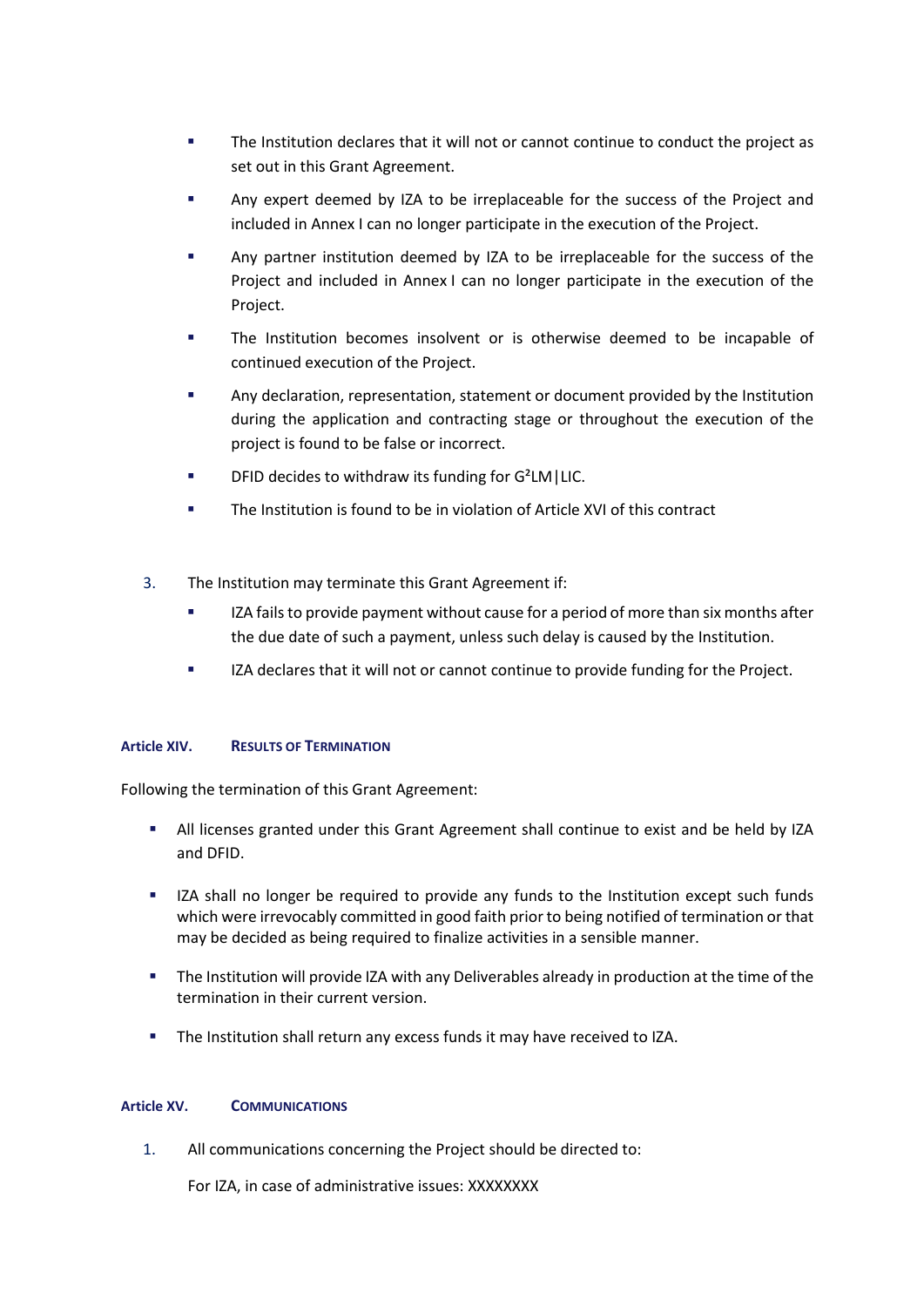For IZA, in case of scientific issues: XXXXXXX

For the Institution: **XXXXXXXXXXX** 

- 2. The Institution shall inform IZA promptly if it becomes aware at any time of any factors that may negatively affect the timely execution of the Project as agreed.
- 3. All communications shall be made in the English language.

#### **Article XVI. ADDITIONAL RESPONSIBILITIES OF THE INSTITUTION**

- 1. The Institution shall be responsible to ensure that all funds received on the grounds of this grant agreement and any amendments thereof are used only for the purposes specified in this grant agreement. No funds provided to the institution by IZA may be used to fund illegal activities, including acts of terrorism, and the Institution will put in place sufficient methods to prevent bribery and fraudulent activities.
- 2. The Institution is required to have processes in place that ensure that no person directly or indirectly affected by the activities funded on the basis of this Grant Agreement, including the Institution's employees, comes to harm. This includes but is not limited to harassment, exploitation, sexual or otherwise, physical or psychological mistreatment, forced labor, coercion, discriminatory treatment and human rights violations of any kind. The Institution shall specifically ensure that no harm befalls any vulnerable group, such as children or vulnerable adults, the institution might work with, and have mechanisms in place for the reporting and investigation of any such allegations.
- 3. The institution shall ensure that any partners and external suppliers the Institution may choose to cooperate with for the purpose of this Grant agreement also adhere to the requirements of this article.

#### **Article XVII. PUBLIC COMMUNICATION**

IZA and DFID shall have the right but not the obligation to publish information concerning the Project including but not limited to the name of the Institution, the project value, the name of the Principal Investigator and the team of experts, the project title and a project summary wherever it sees fit to do so. The institution may communicate its project and the funding it receives from G2LM|LIC but should not communicate the names of IZA employees or similar facts without the express permission of IZA. The Institution should agree the content of any media statements, if required, with IZA and DFID prior to publication.

#### **Article XVIII. FORCE MAJEURE**

Neither party shall be responsible for the prevention or delay of its performance of this Grant Agreement by any act or condition beyond the reasonable control of that party (force majeure)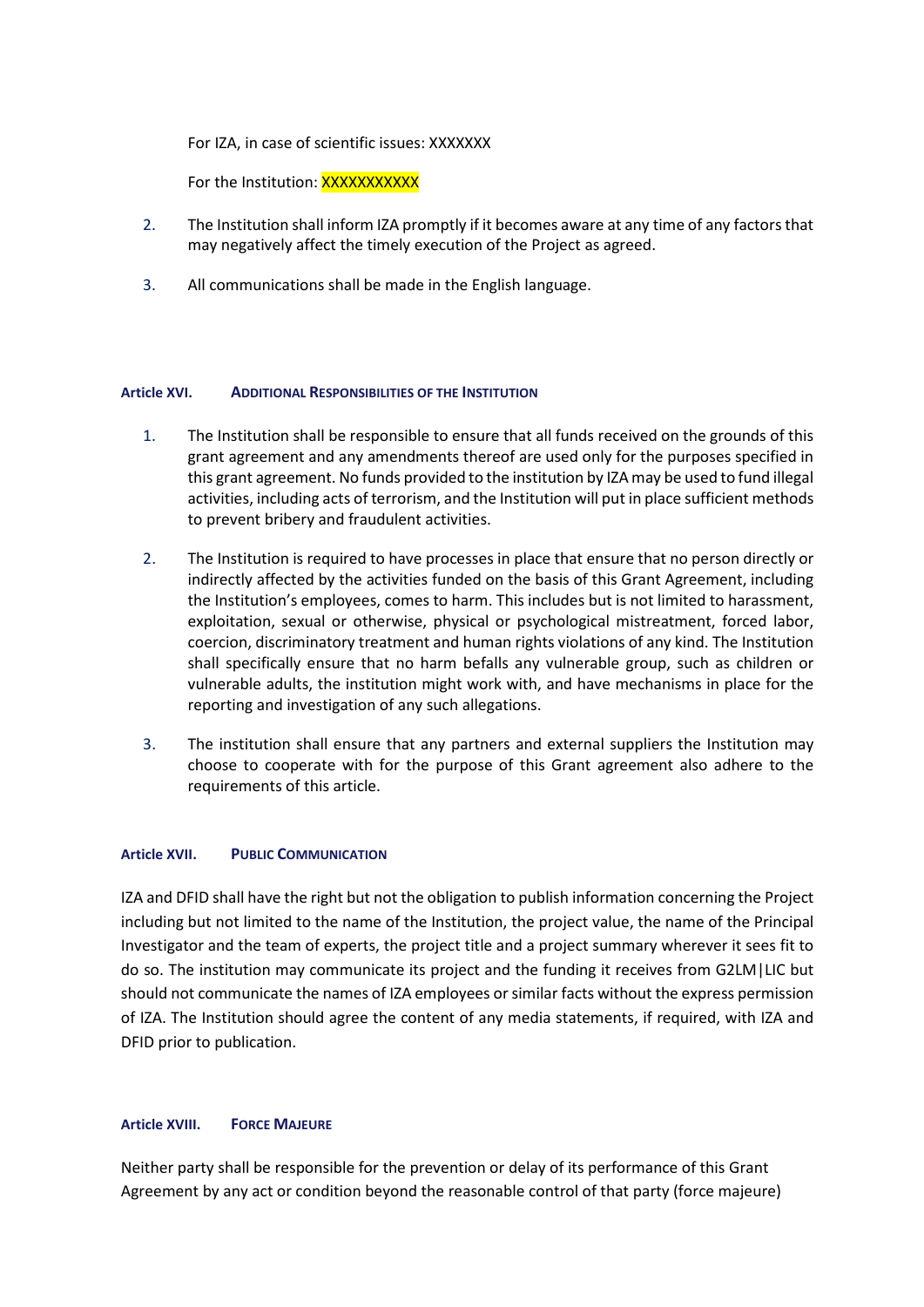including without limitation failure of infrastructure or power supplies, flooding, war, military conflict, strike, natural disasters, etc.

#### **Article XIX. CONFIDENTIALITY**

The parties agree to treat all information received by the other party as confidential that is either clearly marked as confidential or can be deemed confidential due to its nature. Neither party will disclose any such information to any third party without the other party's prior written consent, unless required by law to do so. However, IZA may share any information relating to the Project and the Grant agreement with DFID, even if such information should be marked as confidential.

#### **Article XX. VARIATION**

No variation of this Grant Agreement shall be valid unless it is in writing and signed by or on behalf of each of the parties to it.

#### **Article XXI. WAIVER**

No failure or delay on the part of either of the parties to exercise any right or remedy under this agreement shall be construed or operate as a waiver of that right or shall any single or partial exercise of any right or remedy preclude the further exercise of such right or remedy as the case may be.

#### **Article XXII. NO PARTNERSHIP OR EMPLOYMENT**

This Grant Agreement shall under no circumstances be deemed to establish any permanent partnership between the parties or to constitute either party as an agent, partner, joint-venturer, employee or representative of the other. IZA will not be responsible for the activities of any person or third party engaged by the Institution as a result of this Grant Agreement, nor will IZA be liable for any costs incurred by the Institution in terminating the engagement of any such person.

#### **Article XXIII. HEADINGS**

The headings added to this Grant Agreement are intended for ease of reference only and do not constitute an integral part of the Grant Agreement.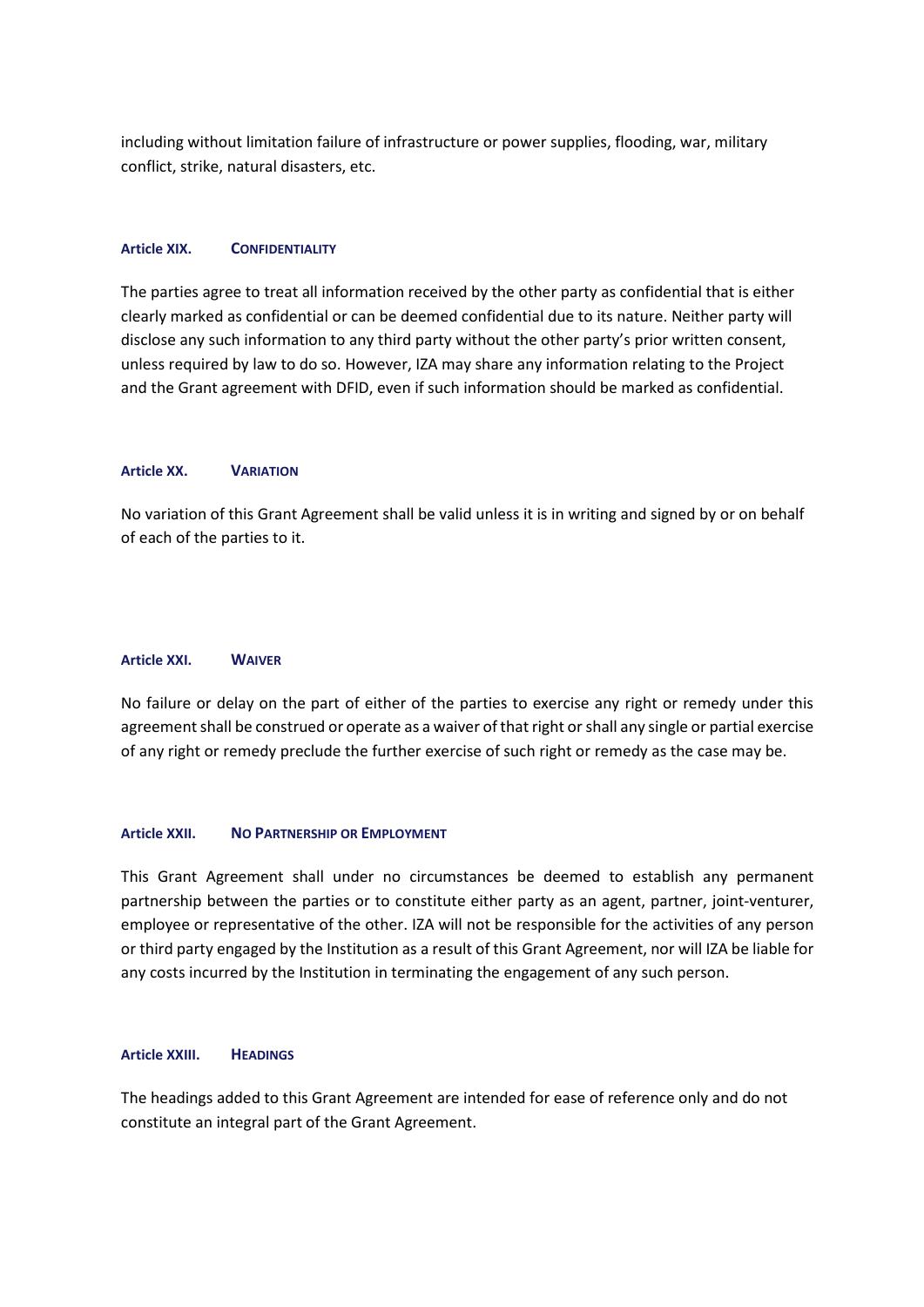#### **Article XXIV. APPLICABLE LAW AND JURISDICTION**

This Grant Agreement shall be governed by and construed in accordance with the law of Germany. Any disputes arising out of this Grant agreement that cannot be resolved amicably shall be settled exclusively by German courts.

**\_\_\_\_\_\_\_\_\_\_\_\_\_\_\_\_ \_\_\_\_\_\_\_\_\_\_\_\_\_\_\_\_**

**\_\_\_\_\_\_\_\_\_\_\_\_\_\_\_\_\_\_\_\_\_\_\_ \_\_\_\_\_\_\_\_\_\_\_\_\_\_\_\_\_\_\_\_\_\_\_**

**FOR IZA: FOR THE INSTITUTION:**

**\_\_\_\_\_\_\_\_\_\_\_\_\_\_\_\_\_\_\_\_\_\_\_**

Date **Date Date Date Date Date Date Date Date Date Date Date Date** 

Martin T. Clemens [Name] Chief Financial Officer

[Position]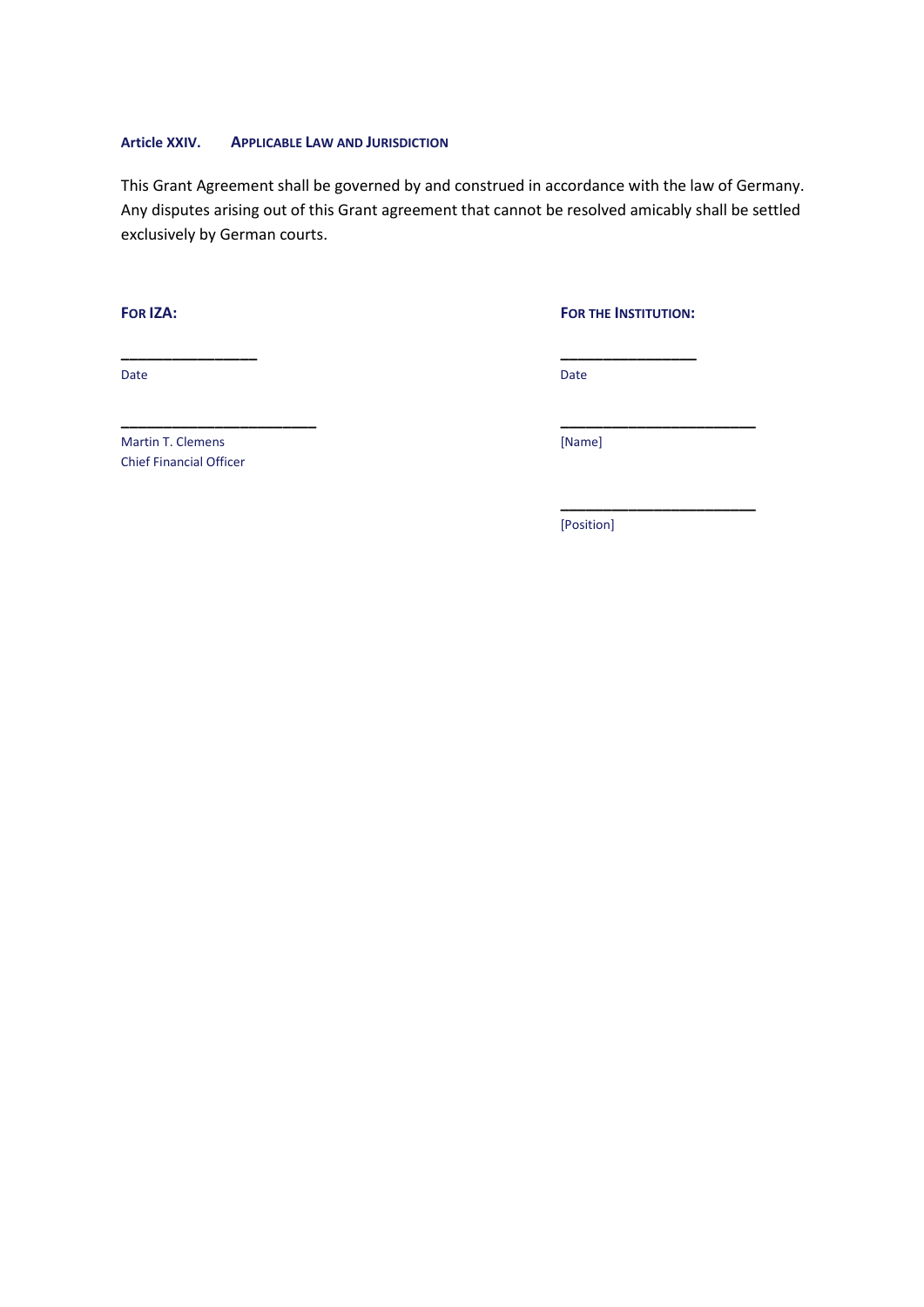#### **ANNEX I**

#### **DESCRIPTION OF WORK**

**[THE ORIGINAL PROPOSAL WHICH WAS SELECTED INCLUDING ANY REVISIONS REQUESTED BY IZA]**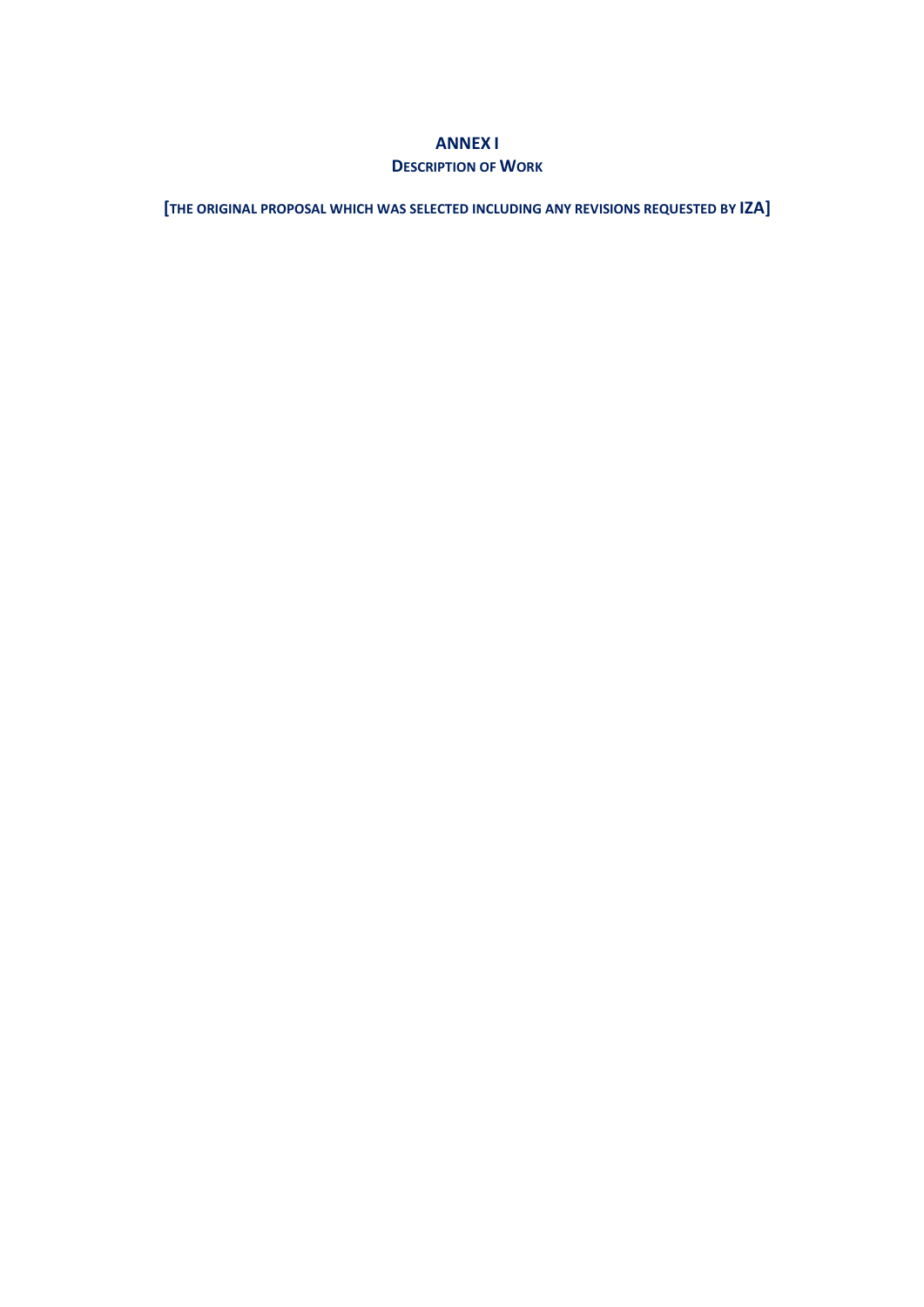### **ANNEX II BUDGET**

**[THE BUDGET SUBMITTED TO IZA WITH ANY REVISIONS REQUESTED]**